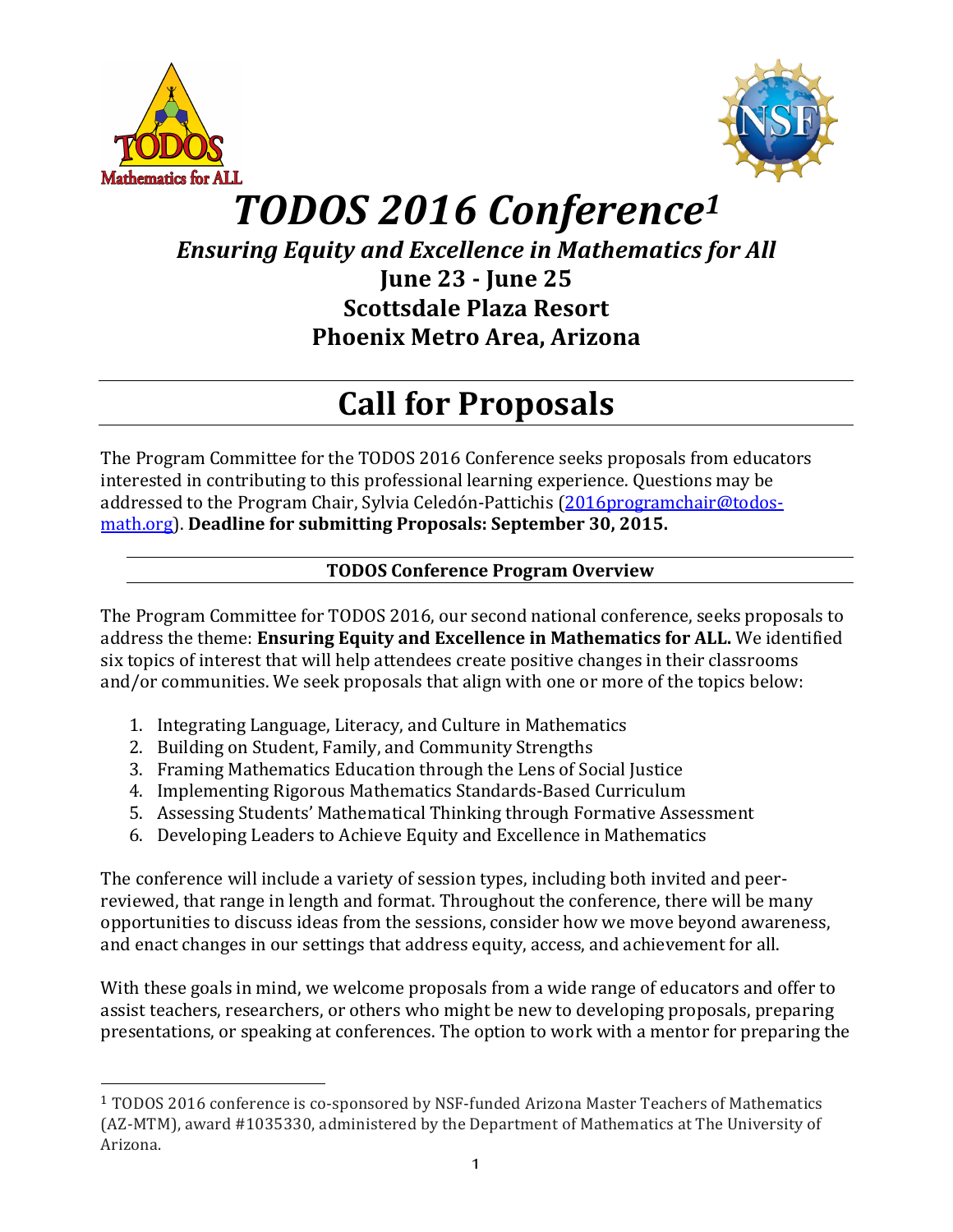presentation appears on the Proposal Form. If you would like mentoring during proposal development, please contact the Program Chair.

## **CHECKLIST for Preparing a Proposal**

- $\Box$  Review TODOS' Mission and Goals (See section below).
- $\Box$  Identify a Conference Topic(s) of Interest that you intend to address.
- $\Box$  Select Focus Ouestions your presentation will address.
- $\Box$  Determine the Session Type (Investigate or Innovate).
- $\Box$  Go to the TODOS 2016 Speaker Proposal at  $\frac{http://tinyrl.com/qetdhdh.}$  Complete the Proposal Form, based on your theme, focus questions, and session type.
- □ Submit Proposal Application **by September 30, 2015**.

[Note: after submitting the Proposal Form, you will receive a Confirmation e-mail message containing your username, password. You can return to http://tinyurl.com/qetdhdh and edit your submitted proposal at any time before the September 30 deadline. Please keep the e-mail message.]

 $\Box$  For additional information on the TODOS 2016 Conference, go to http://www.todos-math.org/todos-2016.

## **Proposal Review Criteria**

Your proposed session will be evaluated based on the following:

- Quality:
	- $\circ$  Does the proposal clearly communicate what will happen during the session?
	- $\circ$  Does the proposal describe how the participants will be engaged?
	- $\circ$  Are the proposal title and description well written?
- Relevance:
	- $\circ$  Does the proposed session address the conference theme?
	- $\circ$  Does the proposed session address TODOS' Mission and Goals?
	- $\circ$  Will the proposed session entice participation of the audience?
- Impact:
	- $\circ$  Will the session take participants beyond awareness?
	- $\circ$  Will the session help participants enact changes in their settings that address equity, access, and achievement in mathematics for all?
	- $\circ$  Does the session have the potential to impact diverse learners?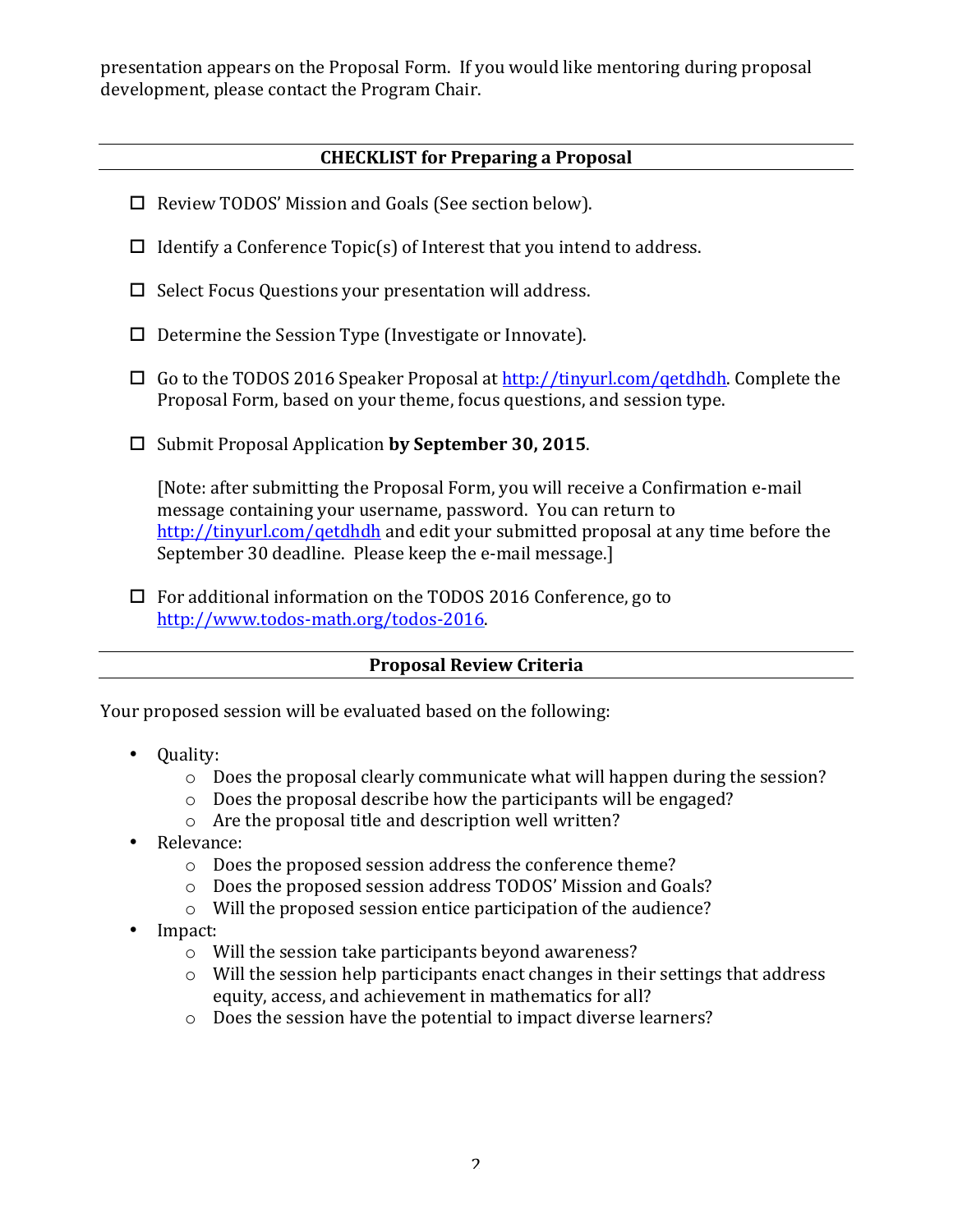The mission of TODOS: Mathematics for ALL is to advocate for equity and high quality mathematics education for all students — in particular, Latina/o students.

#### **Five goals define the activities and products of TODOS: Mathematics for ALL:**

- 1. To advance educators' knowledge and ability that leads to implementing an equitable, rigorous, and coherent mathematics program that incorporates the role language and culture play in teaching and learning mathematics.
- 2. To develop and support educational leaders who continue to carry out the mission of TODOS.
- 3. To generate and disseminate knowledge about equitable and high quality mathematics education.
- 4. To inform the public and influence educational policies in ways that enable students to become mathematically proficient in order to enhance college and career readiness.
- 5. To inform families about educational policies and learning strategies that will enable their children to become mathematically proficient.

#### **Conference Topics of Interest**

Proposals must identify at least one topic (and specific focus questions). Note: The reference to ALL may be interpreted to mean for a particular subgroup of students (e.g., Native American students, students with disabilities, ELLs, etc.) or for addressing a diverse classroom with a range of learners.

## **Topic #1: Integrating Language, Literacy, and Culture in Mathematics**

#### *Focus Questions for Topic #1:*

- 1. What are effective practices in integrating writing, listening, speaking, and reading in the teaching of mathematics to support the success of ALL students?
- 2. What approaches can mathematics teachers use to ensure cultural differences are central to the classroom community?
- 3. What strategies support discussing and negotiating multiple meanings associated with language and culture?
- 4. From your experience teaching culturally and linguistically diverse learners, what practices have been effective for integrating language, literacy, culture, and mathematics?

#### **Topic #2: Building on Student, Family, and Community Strengths**

*Focus Questions for Topic #2:*

1. How do teachers build on the strengths students bring to mathematics classrooms that help them experience success and high achievement?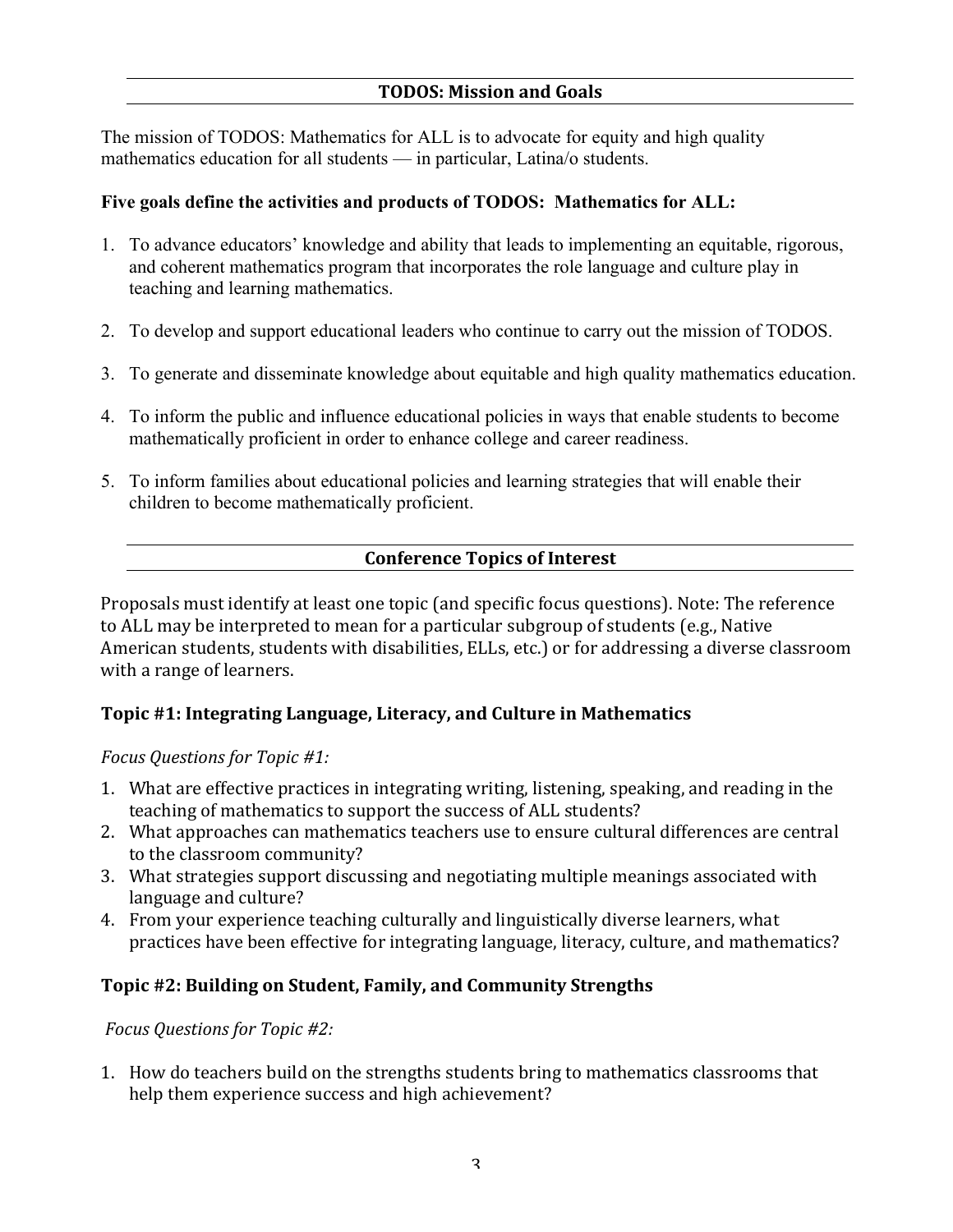- 2. From your experience working with diverse families and communities, what innovative strategies engage students, their families, and their communities in the learning and doing of mathematics?
- 3. How do educators sustain projects and initiatives that engage families and communities in mathematics learning?
- 4. How do you establish and maintain effective classroom communities that build on the student, family, and community strengths?

## **Topic #3: Framing Mathematics Education through the Lens of Social Justice**

*Focus Questions for Topic #3:*

- 1. How do you define social justice in mathematics teaching and learning?
- 2. How do educators ensure that social justice mathematics tasks maintain a high level of cognitive demand?
- 3. How do educators implement social justice topics so that mathematics is the driving force behind the conclusions that students reach?
- 4. How do you connect social justice topics to the student populations with whom you are working?

## **Topic #4: Implementing Rigorous Mathematics Standards-Based Curriculum**

## *Focus Questions for Topic #4:*

- 1. How do educators provide access to cognitively demanding mathematics of grade level standards?
- 2. How do educators support the learning of mathematics while students develop English as an additional language?
- 3. How do educators select and enhance mathematical tasks that provide multiple entry points and multimodal ways to approach and represent solutions?
- 4. What are the characteristics of mathematics curriculum that support ELLs' mathematical learning?
- 5. What resources, including technology, are particularly useful and effective in supporting the learning of ALL?

## **Topic #5: Assessing Students' Mathematical Thinking through Formative Assessment**

*Focus Questions for Topic #5:*

- 1. What types of assessment strategies effectively develop productive student mathematical thinking and habits of mind?
- 2. What strategies are effective for informing instructional decisions that will help teachers address the expectations of standards and meet the needs of ALL?
- 3. What do teachers do when they encounter culturally biased items on required assessments?
- 4. How should cultural and other student characteristics be considered when developing equitable methods of formative assessment?
- 5. From your experience, what types of formative assessments can positively impact mathematical thinking, practices, and processes?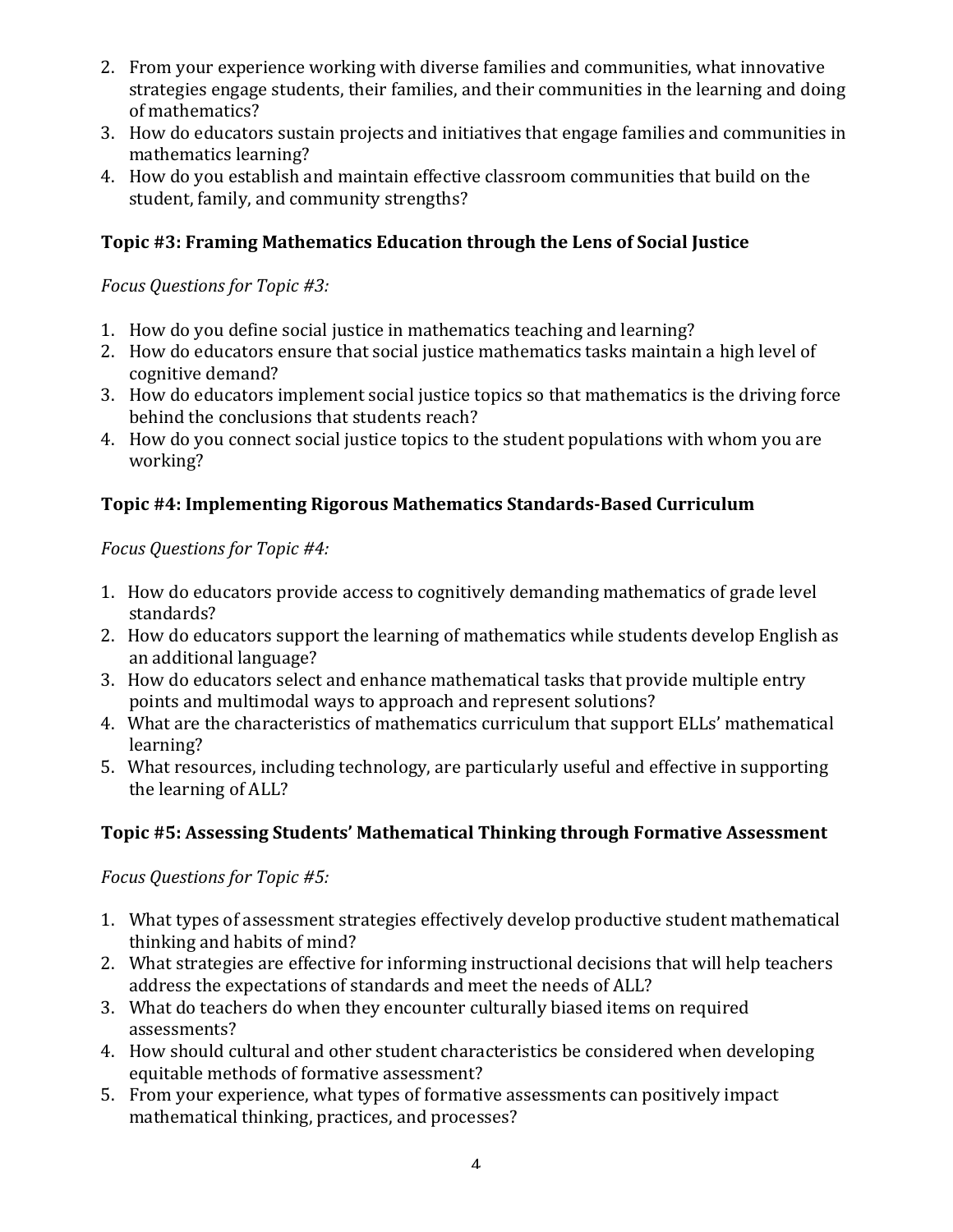6. How do you distinguish between potential language misunderstandings and mathematical misconceptions?

**Topic #6:** Developing Leaders to Achieve Equity and Excellence in Mathematics

*Focus Questions for Topic #6:*

- 1. What does it mean to take action on equity-based mathematics leadership?
- 2. What do leaders need to know and be able to do in order to influence improvement in equity and access?
- 3. How does context, climate, and circumstance influence different leadership development approaches?
- 4. How do educators use access, achievement, and opportunity data to develop equitybased leaders?
- 5. How do leaders foster instructional practices and classroom environments that support the achievement of equity and excellence in mathematics?
- 6. How can or do policies impede, hinder, or improve conditions for diverse student populations? What are advocacy strategies that can influence decision and policy makers to provide better opportunities for ALL students to learn mathematics?
- 7. How have you prepared teacher leaders who set high expectations for ALL students?
- 8. How have you increased the number of teachers of color in leadership positions?

#### **Session Types**

All sessions will focus on the Conference Theme, *Ensuring Equity and Excellence in Mathematics for ALL*. TODOS 2016 will include a rich blend of session types, including invited **Keynotes, Ignite,** and 2-hour **Impact Sessions**, as well as the two peer-reviewed session types listed below. Rooms will be set in round tables of 10 with a maximum of 60 participants. We are requesting proposals for the following session types:

- **Innovate** (30 minutes): Presenters should prepare short reports on teaching, research, projects, innovations, and other ideas addressing the conference's topics of interest. The program committee will group two or three Innovate sessions in a time slot so that participants have the opportunity to engage with multiple ideas. Presenters should plan a 20-minute presentation of their innovative ideas followed by a 10-minute question and answer period.
- **Investigate** (60 and 90 minutes): Presenters should design interactive sessions that engage participants in their exploration of ideas in order to impact their practices and settings. High levels of participation are expected in the 60- and 90-minute sessions so that participants will have opportunities to learn from others and consider implementation in different contexts.

**Note 1:** The lead presenter for each Innovate and Investigate session will receive a discount of 20% on their conference registration.

**Note 2:** Classroom teachers may be eligible for conference support through the NSFfunded Arizona Master Teachers of Mathematics program, administered by the